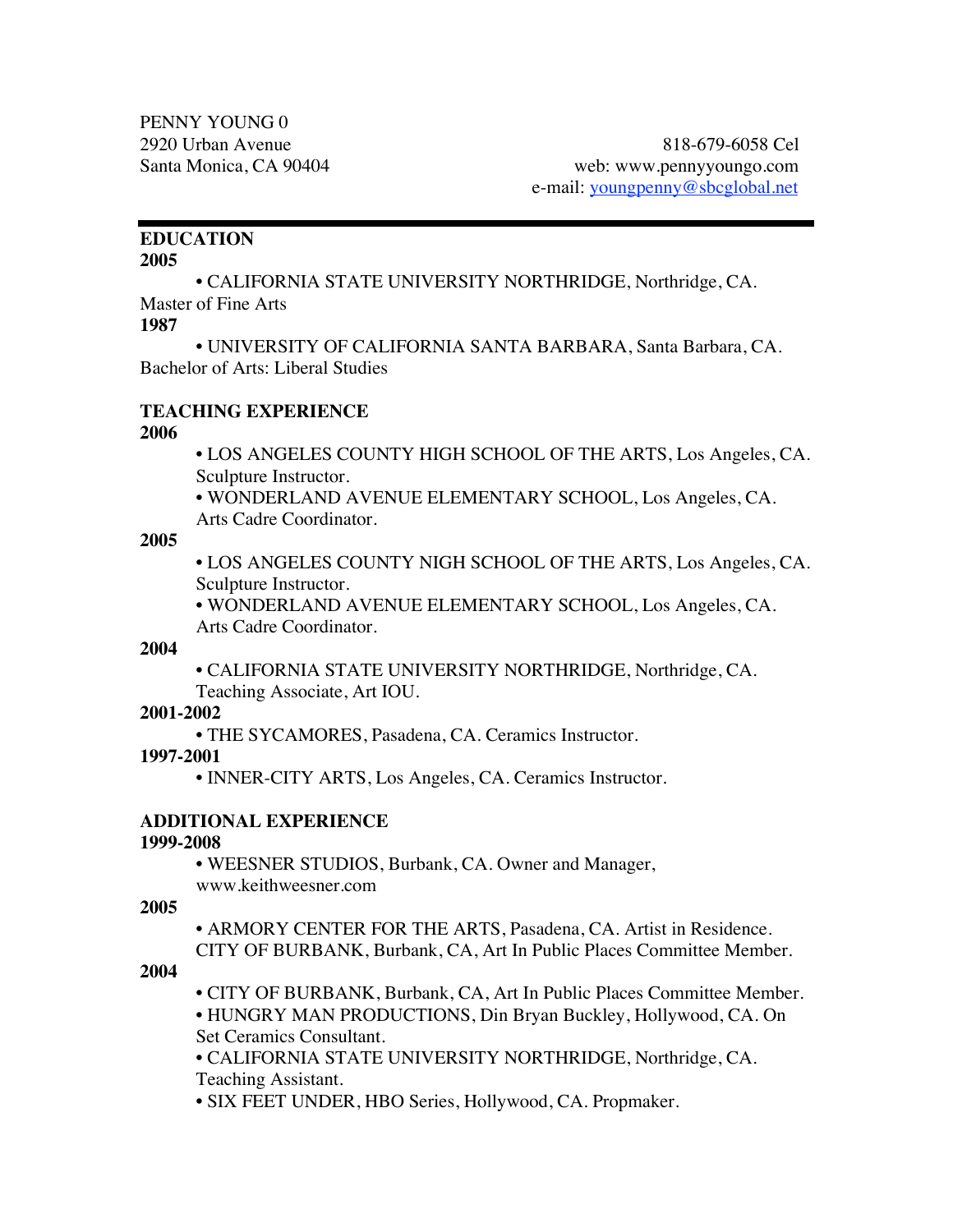**2003**

• CALIFORNIA STATE UNIVERSITY NORTHRIDGE, Northridge, CA. Teaching Assistant.

• SIX FEET UNDER, HBO Series, Hollywood, CA. Propmaker.

**2002**

• CALIFORNIA STATE UNIVERSITY NORTHRIDGE, Northridge, CA. Teaching Assistant.

• SIX FEET UNDER, Hollywood, CA. Prop-maker and On Set Ceramics Consultant.

• GALLERY 2211 SOLWAY JONES, Los Angeles, CA. Art Gallery Intern.

# **LECTURES and WORKSHOPS**

## **2000-2007**

• Sacramento City College, Three Dimensional Design, Sacramento, CA.

• California State University Long Beach, Senior Projects in Fiber, Long Beach, CA.

• California State University Northridge, Public Art, Northridge, CA.

California State University Northridge, Senior Projects, Northridge, CA.

• El Camino College, Sculpture Department, Torrance, CA.

• Inner-City Arts, LAUSD Teachers as Artists Workshop, Los Angeles, CA.

## **SOLO EXHIBITIONS**

## **2000-2005**

• LANGUAGE OF CHAOS, Gallery 825, Hollywood, CA.

• CLERICAL VORTEX, MFA Thesis Show, West Gallery, California State University Northridge, CA.

• MEMORY LOST AND FOUND, Los Angeles Psychoanalytic Institute, Los Angeles, CA.

• RE-ISSUE, Library Card Installation, Los Angeles Public Library, Northridge, CA.

• VOLUPTUOUS & VOLUMINOUS, 4-DOORS Space, California State University Northridge, CA.

• TELEGRAPH LINES, 4-DOORS Space, California State University Northridge, Northridge, CA.

• ORDER IN SMALL DOSES, COMA Gallery, California State University Los Angeles, Los Angeles, CA.

• COMBINED FORMS, COMA Gallery, California State University Los Angeles, Los Angeles,CA.

## **SELECTED EXHIBITIONS**

**2007**

• WORKS ON PAPER, The Brewery Arts Complex, Los Angeles, CA.

**2005**

• WALL WORKS, IA ARTCORE'S 22nd Annual Juried Competition. Juror: Jay Belloli. Los Angeles, CA.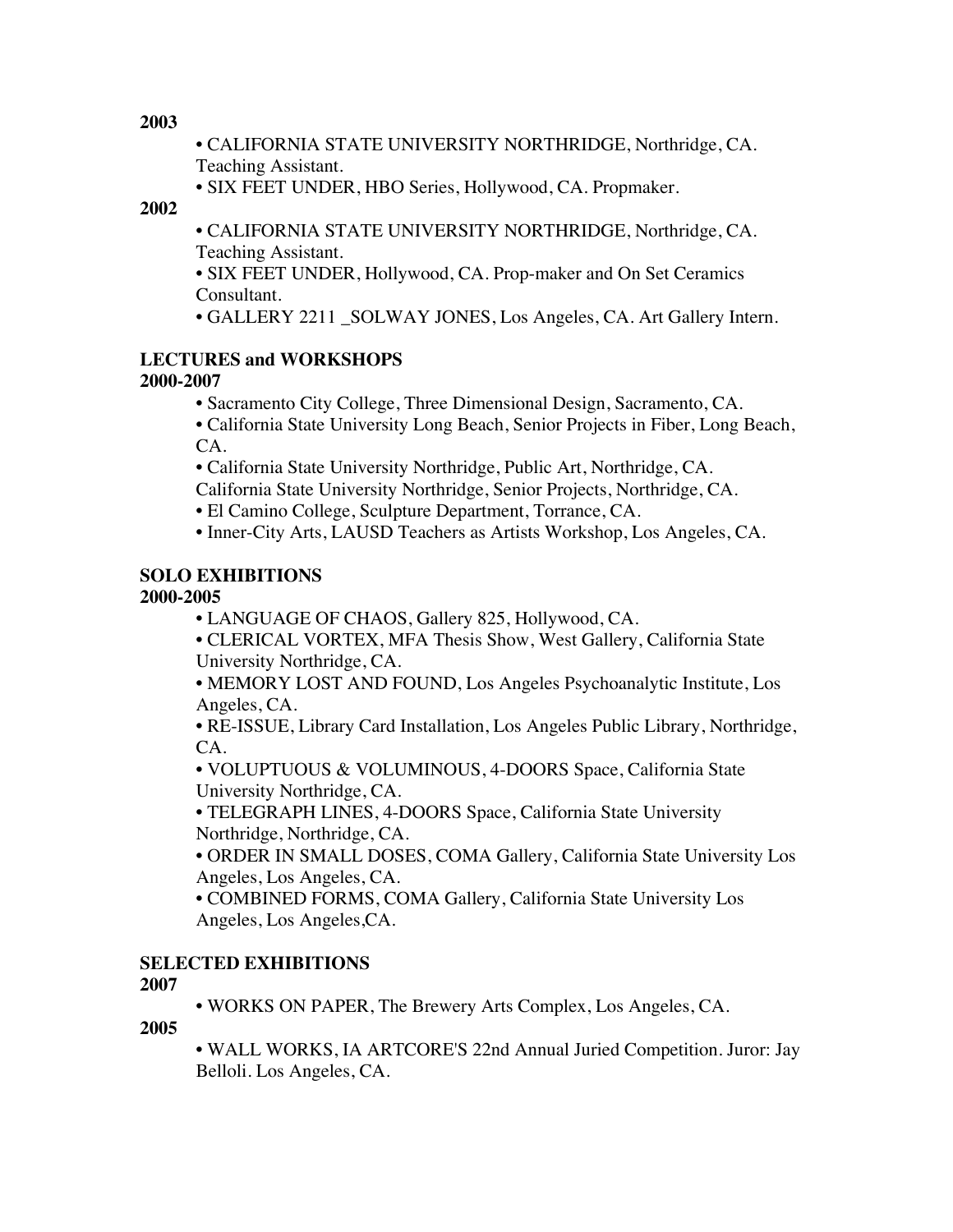• ON SITE AT THE GATE '93, Annual Juried Exhibition. Juror: Lynn Zelevansky. Angel's Gate Cultural Center, San Pedro, CA.

**2004**

• OPEN CALL L.A. 2004, Los Angeles Municipal Art Gallery, Barnsdall, Hollywood, CA.

• RUSTIC AND URBANE, Invitational, East Gallery, Claremont Graduate University, Claremont, CA.

• 50/50 SHOW, Gallery 825, Juried Members Exhibition. Hollywood, CA.

• TAKING MEASURE II, Juried Exhibition. Juror: Michet Conroy, Jingdezhen Sanbao Ceramic Art Institute,Jingdezhen, China.

• ANNUAL STUDENT ART EXHIBITION, Juried Exhibition. Juror: Jay Belloli, Mary Bruce and Michael McMillen, CSUN Art Galleries, Northridge, CA.

• FOUND OBJECT, ASSEMBLAGE, Juried Exhibition. Juror: George Herms, Long Beach Arts, CA.

• NEW MEMBERS EXHIBITION, Gallery 825, Juried Members Exhibition. Hollywood, CA.

### **2003**

• \$200 TAKES ANY PIECE, Invitational, Andrewshire Gallery, Group Exhibition, Los Angeles, CA.

• PETITE WORKS, Juried Members Exhibition, Gallery 825, Bergamot Satellite, Santa Monica, CA,

• Inner-City Arts Annual Gala Dinner, Invitational, Beverly Hills, CA.

• TOUCH, Fiber Art Invitational, Cal State University Long Beach, Long Beach,CA.

• PAPERWORKS, Juried Exhibition, Juror: Joan Hugo, Long Beach Arts, Long Beach, CA.

• PLUCK, Invitational. Studio Channel Islands Art Center at CSUCI, Camaritto, CA.

• NCECA, Regional Juried Student Exhibition. San Diego State University Gallery, San Diego, CA.

## **2000-2002**

• SECOND GENERATIONS, Group Collaborative Exhibition. Eagle Rock Cultural Center, CA.

• GRADUATE SCULPTURE SHOW. COMA Gallery, California State University L.A., Los Angeles,CA.

• LUMINEA NATURA, Invitational. [-FIVE Gallery, The Brewery Arts Complex, Los Angeles, CA.

• Inner-City Arts Annual Gala Dinner, Invitational. Beverly Hills, CA, 1999

• ABSTRACTION 9T9, National Juried Exhibition. Juror: Larry Bradshaw. Period Gallery, Omaha, NE.

• MA ART SPACE JUNE SHOW, Invitational. MA Art Space, East Los Angeles, CA.

• \$99 SALE, Invitational. Miuer/Durazo Gallery, Los Angeles, CA.

• Inner-City Arts Annual Gala Dinner, Invitational. Beverly Hills, CA.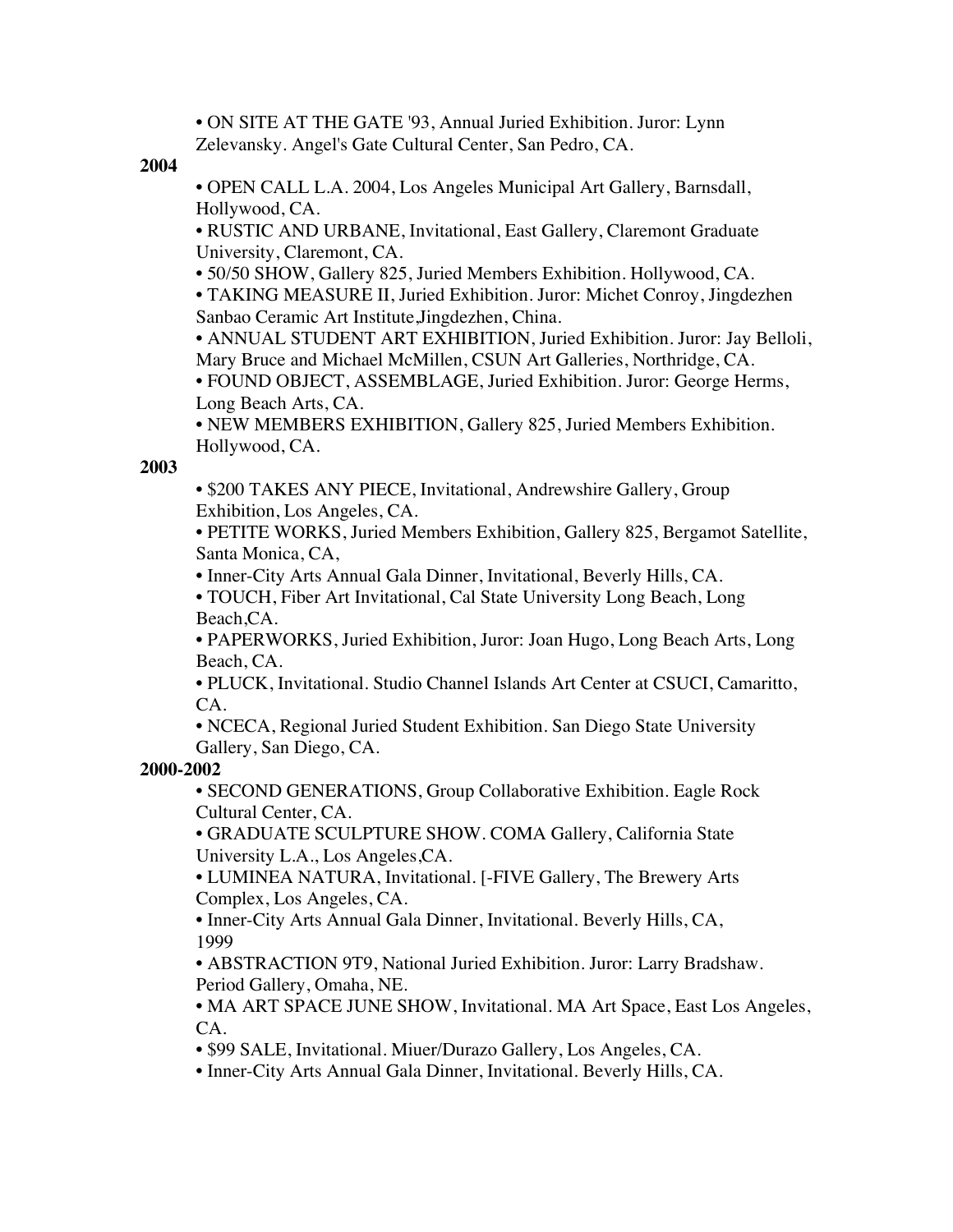• PRESIDENT'S SHOW, American Ceramics Society - Design Chapter, Members Exhibition, Judson Gallery, Los Angeles, CA.

**1998**

• \$99 SALE, Invitational. Miller Fine Art Gallery, Los Angeles, CA.

- Inner-City Arts Annual Gala Dinner, Invitational. Beverly Hills, CA.1995
- OPEN JURIED COMPETITION '95, Jut-led Exhibition. Juror: Etan Boritzer. Century Gallery, Sylmar, CA.

#### **1994**

• OFF BEATS, An Exhibition of Eccentric Abstract Work, Juried Exhibition. Juror: Lisa Adams.

• NCJW/LA's Women's Center Gallery, Los Angeles, CA. 1993

• 1993 LOS ANGELES JURIED BIENNIAL EXHIBITION, Juried Exhibition. Juror: Lizzetta Leralle- Collins. Artspace Gallery, Woodland Hills, CA.

• ON SITE AT THE GATE '93, Annual Jut-led Members Exhibition. Juror: Karen Moss. Angel's Gate Cultural Center, San Pedro, CA.

• FIBER NOW 1993, Juried National Exhibition. Jurors: Eileen Senner, Marie-Laure Ilie, Scott Ward. Downey Museum of Art, Downey, CA.

• LONG BEACH ARTS JANUARY '93 "908" EXHIBITION, Juried Members Exhibition. Juror: William Petersen. Long Beach Arts, Long Beach, CA.

### **AWARDS**

#### **2004**

• Best in Show, Floating Stomach, CSUN Art Galleries, Annual Student Art Exhibition.

**2003**

• Third Place, SLITS IN PAPER, Long Beach Arts, Paperworks Exhibition.

**1999**

• Honorable Mention, DREAM, American Ceramics Society President's Show.

**1993**

• Third Place, FREEWAY BOX, Long Beach Arts, "908" Exhibition.

### **PRIVATE COLLECTIONS**

- Michael Maltzan, Los Angeles, CA.
- Mel and Ellen Hoffs, Santa Monica, CA.
- Kevin and Erica Reid, Los Angeles, CA.
- Douglas and Kerry Dow, Fullerton, CA.

#### **PUBLICATIONS**

• TAKING MEASURE II catalogue, Jingdezhen Sanbao Ceramic Art Institute, Jingdezhen, China.

#### **REFERENCES**

• Kim Abeles, Professor of Art, California State University, Northridge,

kimabelescearthtink.net, http://www.kimabeles.com/

• Alison Saar, Artist, lielo5ó®yahoo.com